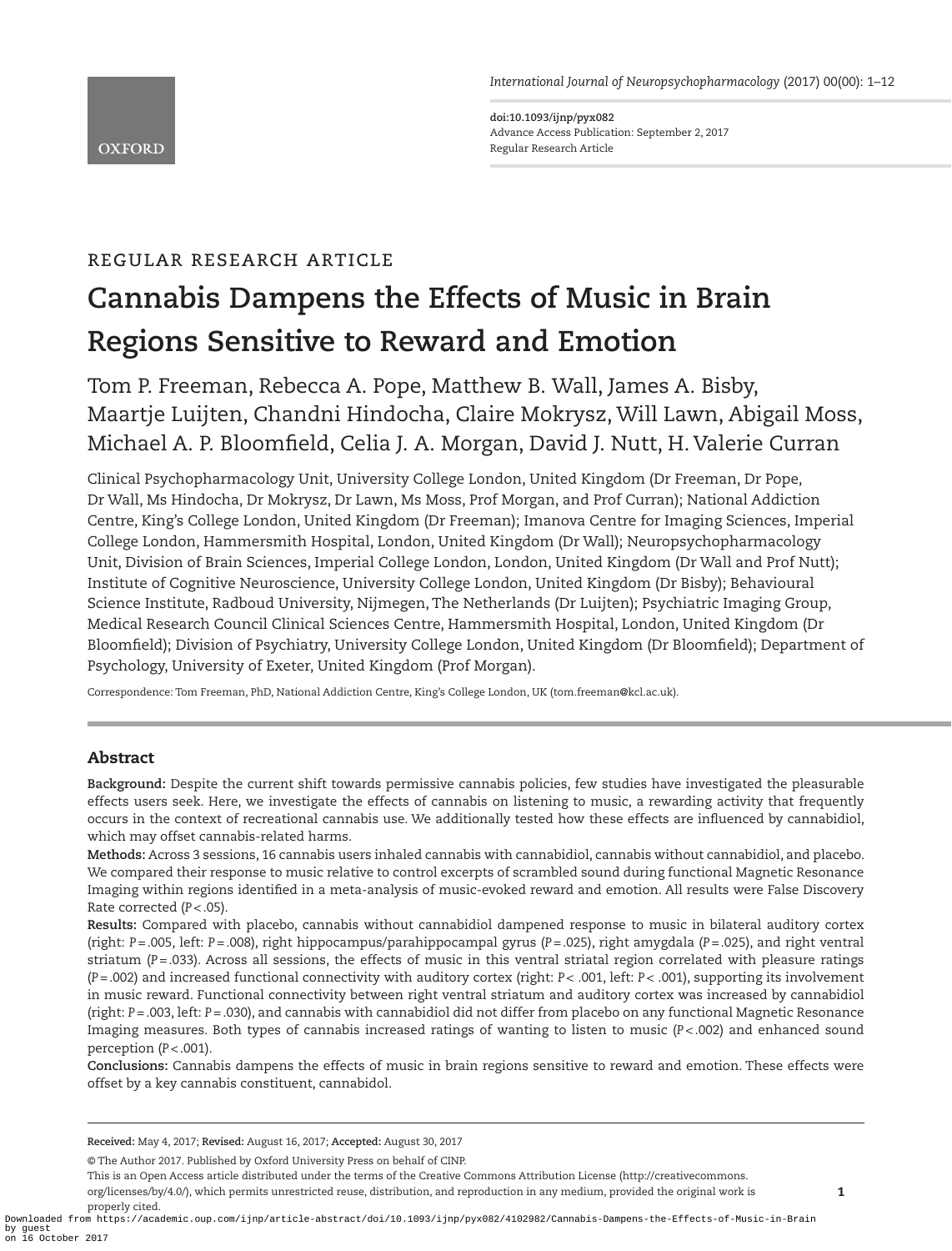# **Significance Statement**

Here, we report that cannabis administration decreased response to music in several brain regions linked to reward and emotion. These included right ventral striatum, which showed increased functional connectivity with auditory cortex and correlated with pleasure ratings during musical listening, consistent with its critical role in reward processing. These effects were offset when cannabis contained cannabidiol, a key cannabinoid that has been found to reduce some harmful effects of cannabis.

**Keywords:** cannabis, music, reward, pleasure, emotion

## Introduction

The main psychoactive constituent of cannabis, THC (delta-9-tetrahydrocannabinol), produces subjective effects such as feeling "stoned" and can impair memory and elicit transient psychotic-like symptoms [\(Curran et al., 2016\)](#page-10-0). Certain types of cannabis also contain cannabidiol (CBD), which can have opposite effects of THC on a range of functional neuroimaging tasks ([Bhattacharyya et al., 2010](#page-9-0); [Batalla et al., 2014](#page-9-1)). Moreover, CBD has been found to offset harmful effects of THC (e.g., memory impairment and psychotic-like symptoms) without influencing subjective intoxication ([Curran et al., 2016](#page-10-0); [Englund et al., 2017](#page-10-1)). Cannabis containing high THC and little if any CBD is becoming increasingly prevalent [\(Hardwick and King 2008](#page-10-2); [ElSohly et al.,](#page-10-3)  [2016](#page-10-3)) and has been linked to greater mental health and addiction problems compared with less potent varieties of cannabis ([Di Forti et al., 2015;](#page-10-4) [Freeman and Winstock 2015](#page-10-5)).

Despite the changes currently occurring in cannabis legislation worldwide, including legalization of use for medicine and pleasure ([Room 2014\)](#page-11-0), few studies have attempted to document the effects that recreational users seek [\(Curran et al., 2016\)](#page-10-0). The limited evidence of positive effects tends to have arisen incidentally in studies investigating cannabis-related harms. For example, THC has been reported to increase phonological fluency ([Curran et al., 2002\)](#page-10-6), a measure of divergent thinking, especially among people with low trait creativity ([Schafer et al., 2012\)](#page-11-1).

Cannabis has a strong historical link to music and is associated with several distinct styles, including jazz, reggae, and rock ([Booth](#page-9-2)  [2004\)](#page-9-2). Cannabis is reported to enhance appreciation of music [\(Tart](#page-11-2)  [1970;](#page-11-2) [Green et al., 2003](#page-10-7)), and its use is consistently high among people who attend music festivals and nightclubs [\(Lim et al., 2008;](#page-10-8) [Van Havere et al., 2011;](#page-11-3) [Palamar et al., 2015](#page-10-9)). This association may be partly attributable to shared effects on reward circuitry between drug and nondrug rewards [\(Berridge and Kringelbach 2015\)](#page-9-3). Music recruits key regions in the reward network, including ventral striatum, mediodorsal thalamus, anterior insula, orbitofrontal cortex, amygdala, and hippocampus [\(Koelsch 2014](#page-10-10)).

Many of these reward-related brain regions are characterized by a high density of Cannabinoid Type-1 Receptors (CB1Rs) ([Curran et al., 2016\)](#page-10-0). THC is a partial agonist of CB1Rs and may influence response to music by interfering with endogenous CB1R ligands such as anandamide [\(Thieme et al., 2014](#page-11-4)), which plays a causal role in consummatory response to reward ([Mahler](#page-10-11)  [et al., 2007](#page-10-11)). A human neuroimaging study found that THC (a partial CB1R agonist) dampened the effects of monetary reward feedback across a widespread network, including temporal and orbitofrontal cortices, while leaving reward anticipation intact ([van Hell et al., 2012](#page-11-5)). By contrast, 7-day administration of a CB1R antagonist was found to diminish response to food reward in ventral striatum and orbitofrontal cortex [\(Horder et al., 2010](#page-10-12)).

Additionally, THC causes modest, regionally selective increased dopamine release in limbic striatum ([Bossong et al.,](#page-10-13)  [2015](#page-10-13)). Such effects might enhance the rewarding experience of music, which can also elicit dopamine release in ventral striatum [\(Salimpoor et al., 2011](#page-11-6)) as well as enhancing activation and connectivity between mesolimbic brain regions ([Blood](#page-9-4)  [and Zatorre 2001;](#page-9-4) [Menon and Levitin 2005](#page-10-14); [Koelsch et al., 2006;](#page-10-15) [Salimpoor et al., 2011;](#page-11-6) [Trost et al., 2012\)](#page-11-7). Functional connectivity between ventral striatum and auditory cortex during listening also predicts the rewarding experience of music ([Salimpoor et](#page-11-8)  [al., 2013](#page-11-8); [Zatorre and Salimpoor 2013](#page-11-9); [Martínez-Molina et al.,](#page-10-16)  [2016](#page-10-16)).

Here, we conducted the first controlled experimental study on the interactive effects of cannabis and music. Based on previous findings that cannabis and music activate and increase connectivity between common regions in the reward network, whereas a CB1R antagonist dampened neural response to reward [\(Horder](#page-10-12)  [et al., 2010\)](#page-10-12), and observational data linking cannabis use and music, we hypothesized that cannabis would increase haemodynamic response to music in brain regions sensitive to reward and emotion ([Koelsch 2014](#page-10-10)) as well as subjective ratings (wanting to listen to music, pleasure of listening). Given that CBD and THC can have opposing neural effects ([Bhattacharyya et al.,](#page-9-0)  [2010](#page-9-0); [Batalla et al., 2014](#page-9-1)) and CBD can attenuate THC harms ([Curran et al., 2016](#page-10-0); [Englund et al., 2017\)](#page-10-1), we predicted that these effects would be partially offset by CBD.

# Methods

## **Design and Participants**

A randomized, double-blind, crossover design compared cannabis with CBD (Cann+CBD), cannabis without CBD (Cann-CBD) and matched placebo in 16 cannabis users. Experimental sessions were separated by at least 1 week (>3 times the elimination half-life of THC) to minimize carryover effects ([D'Souza](#page-10-17)  [et al., 2004;](#page-10-17) [Hindocha et al., 2015\)](#page-10-18). In addition to the music task described here, participants completed additional assessments that are reported elsewhere [\(Lawn et al., 2016](#page-10-19)). Inclusion criteria were fluency in English, right-handedness, age between 18 and 70 years, and self-reported current cannabis use (≥4 times in the last year, ≤3 times/wk, ability to smoke a whole joint to oneself). We did not collect data on participants' typical method of administering cannabis. However, previous data from the UK suggest that the majority (~76%) of cannabis users typically smoke cannabis together with tobacco in joints, and only a small minority (~4%) use a vaporizer as their most common route [\(Hindocha](#page-10-20)  [et al., 2016\)](#page-10-20). Exclusion criteria were self-reported frequent and/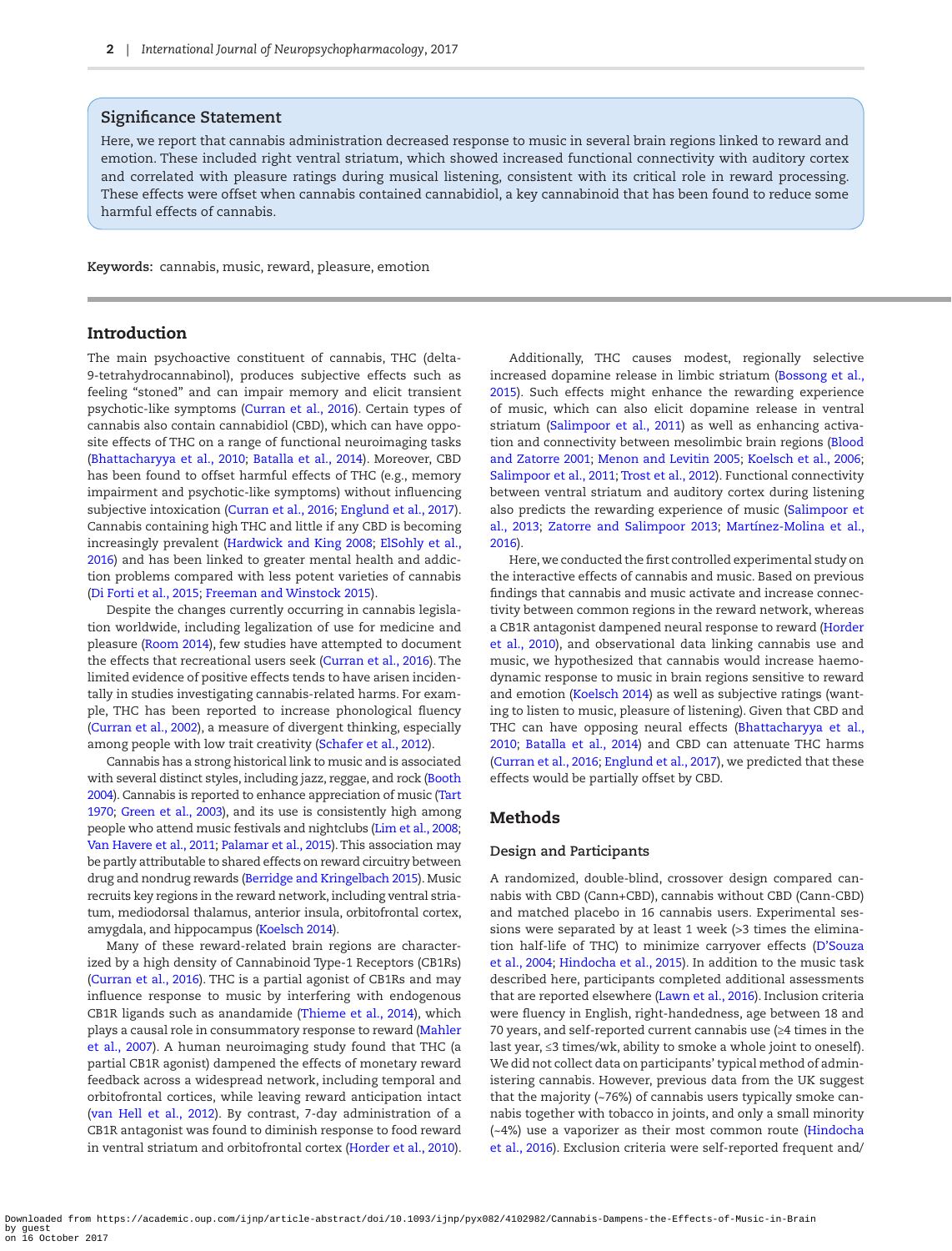or severe adverse reactions to cannabis, current use of illicit drugs other than cannabis more than twice per month, current alcohol use >4 d/wk, significant physical health problems, color blindness, current treatment for a psychiatric disorder, current/history of psychosis, and current/history of psychosis in an immediate family member. This study was approved by the UCL ethics committee, and all participants provided written informed consent.

### **Procedure**

Following telephone screening, eligible participants completed a baseline session consisting of task training (outside of the MRI scanner), video training for drug administration, drug history ([Freeman et al., 2012\)](#page-10-21), and problematic cannabis use on Severity of Dependence Scale ([Gossop et al., 1995](#page-10-22)). The Beck Depression Inventory-II ([Beck et al., 1996](#page-9-5)) and Temporal Experiences of Pleasure [\(Gard et al., 2006](#page-10-23)) were also administered. Each experimental session began with a urinary drug screen to verify recent use reported by Timeline Follow-back [\(Sobell and Sobell 1992](#page-11-10)). Next, 11-point (0–10) Numerical Rating Scales were administered ~0 minutes before drug inhalation (Pre-Drug), ~5 minutes after first drug administration (Post-Drug), and ~90 minutes after first drug administration (Post-Scan). The Numerical Rating Scales "Want to Listen to Music" and "Enhanced Sound Perception" were administered at all 3 of these time points; "Feel Drug Effect," "Like Drug Effect," and "Want More Drug" were administered only after drug administration (Post-Drug and Post-Scan). Heart rate and systolic and diastolic blood pressure were also recorded at the same 3 time points (Pre-Drug, Post-Drug, Post-Scan).

## **Drug Administration**

Cannabis was obtained from Bedrocan, The Netherlands and used within 6 months of purchase. It was stored on site in foil-sealed pouches at -20ºC and then at ambient temperature prior to drug administration. Each dose was vaporized using a Volcano Medic Vaporizer (Storz and Bickel) at 210ºC in 2 sequentially administered balloons to minimize residual cannabinoids ([Lawn et al., 2016](#page-10-19)). Participants inhaled at their own pace (each inhalation held for 8 seconds, enforced by the experimenter using a stopwatch) until the balloon was empty, which lasted ~5 minutes for both balloons. All participants complied with this administration protocol. Bedrobinol (12% THC, <1% CBD), Bediol (6% THC, 7.5% CBD), and placebo cannabis were used to load doses of 8 mg THC + 10 mg CBD (Cann+CBD), 8 mg THC (Cann-CBD), and placebo ([Lawn et al., 2016](#page-10-19)). Placebo cannabis had a comparable terpene profile to the 2 active forms of cannabis, ensuring it was matched for smell. The same physical quantity of cannabis/placebo (133.4mg) was administered across each of the 3 sessions. This dose of THC has produced effects on brain and behavior in studies with similar vaporizer protocols ([Bossong et al., 2009;](#page-9-6) [Hindocha et al., 2015;](#page-10-18) [Mokrysz et al., 2016](#page-10-0)) and is roughly equivalent to one-quarter of a standard UK joint [\(Freeman et al., 2014\)](#page-10-24).

## **Music Task [\(Menon and Levitin 2005\)](#page-10-14)**

Six 21-second excerpts of standard instrumental classical music were taken from compact disc recordings, adapted from a previous study ([Menon and Levitin 2005](#page-10-14)). Six scrambled versions were created by randomly drawing 250- to 350-millisecond variable-sized sections from each piece and concatenating them with a 30-millisecond linear cross-fade between excerpts ([Menon and Levitin 2005\)](#page-10-14). Scrambled excerpts retain the same distribution of pitch and loudness and the same spectral information as normal music. However, they lack temporal structure and are rated as less pleasurable than normal excerpts [\(Menon](#page-10-14)  [and Levitin 2005\)](#page-10-14).

To deliver clear audio during scanning, clips were adapted to improve volume constancy during sections of low volume. Output volume was adapted for each participant in the scanner before the task commenced. Normal/scrambled excerpts were delivered using PsychoPy (Version 1.79.01) through MR compatible sensimetric earphones ([http://www.sens.com/products/](http://www.sens.com/products/model-s14/) [model-s14/\)](http://www.sens.com/products/model-s14/) in a standard blocked fMRI design. The 12 normal/ scrambled excerpts were presented in a pseudo-randomized order across the 3 test sessions. Each 21-second excerpt was followed by a 1-second interstimulus interval. Next, participants rated the pleasantness of each excerpt using a 2-finger response pad beneath their right hand (fixed time of 8 seconds). The numerical rating scale was anchored from 0 (not at all pleasant) to 10 (very pleasant). This was followed by 12 seconds of passive fixation (rest). The total task time was 8 minutes 24 seconds, plus a 5-second end-buffer period.

#### **fMRI Data Acquisition**

Imaging data were collected using a Siemens TIM Avanto 1.5T scanner, using a 32-channel receive-only head coil, at the Birkbeck-UCL Centre for Neuroimaging, London. An automated shim procedure was applied to minimize possible magnetic field homogeneities. Functional imaging used a multiband (acceleration factor=4) gradient-echo T2\*-weighted echo-planar imaging (EPI) sequence with 40 slices per volume (TR=1000 ms; TE=55 ms; in-plane matrix=64 x 64; 3 mm isotropic voxels; flip angle=75°; bandwidth=1474 Hz/pixel; 509 volumes). The first 8 scans were treated as "dummy" scans and discarded to avoid T1-equilibrium effects. All scanning parameters were selected to optimize the quality of the BOLD signal while maintaining a sufficient number of slices to acquire whole-brain data. To co-register the fMRI data into standard space, we also acquired a MPRAGE structural sequence (TR=2730 ms; TE=3.57 ms; matrix=176 x 256 x 256; 1-mm isotropic voxels; flip angle=7°; bandwidth=190 Hz/pixel; parallel imaging acceleration factor=2), and a B0 field map image (64 axial slices;  $TR = 1170$  ms; TE1=10.0 ms; TE2=14.76 ms; in-plane matrix=64 x 64; 3 x 3 x 2 mm voxels; flip angle=90°; bandwidth=260 Hz/pixel) to enable distortion correction of the functional data.

## **fMRI Data Analysis**

Preprocessing and data analysis were performed using Statistical Parametric Mapping (SPM8; [http://www.fil.ion.ucl.](http://www.fil.ion.ucl.ac.uk/spm/software/spm8/) [ac.uk/spm/software/spm8/](http://www.fil.ion.ucl.ac.uk/spm/software/spm8/)). Standard preprocessing procedures consisted of bias correction of EPI images to control for withinvolume signal intensity differences, realignment/unwarping to correct for interscan movements, correction for differences in slice acquisition timing, and normalization of the images to an EPI template specific to our sequence and scanner that was aligned to the T1 MNI template. Finally, the normalized functional images were spatially smoothed with an isotropic 8-mm FWHM Gaussian kernel.

At the first level, the normal and scrambled epochs were each modelled as a 21-second boxcar convolved with the canonical hemodynamic response function combined with time and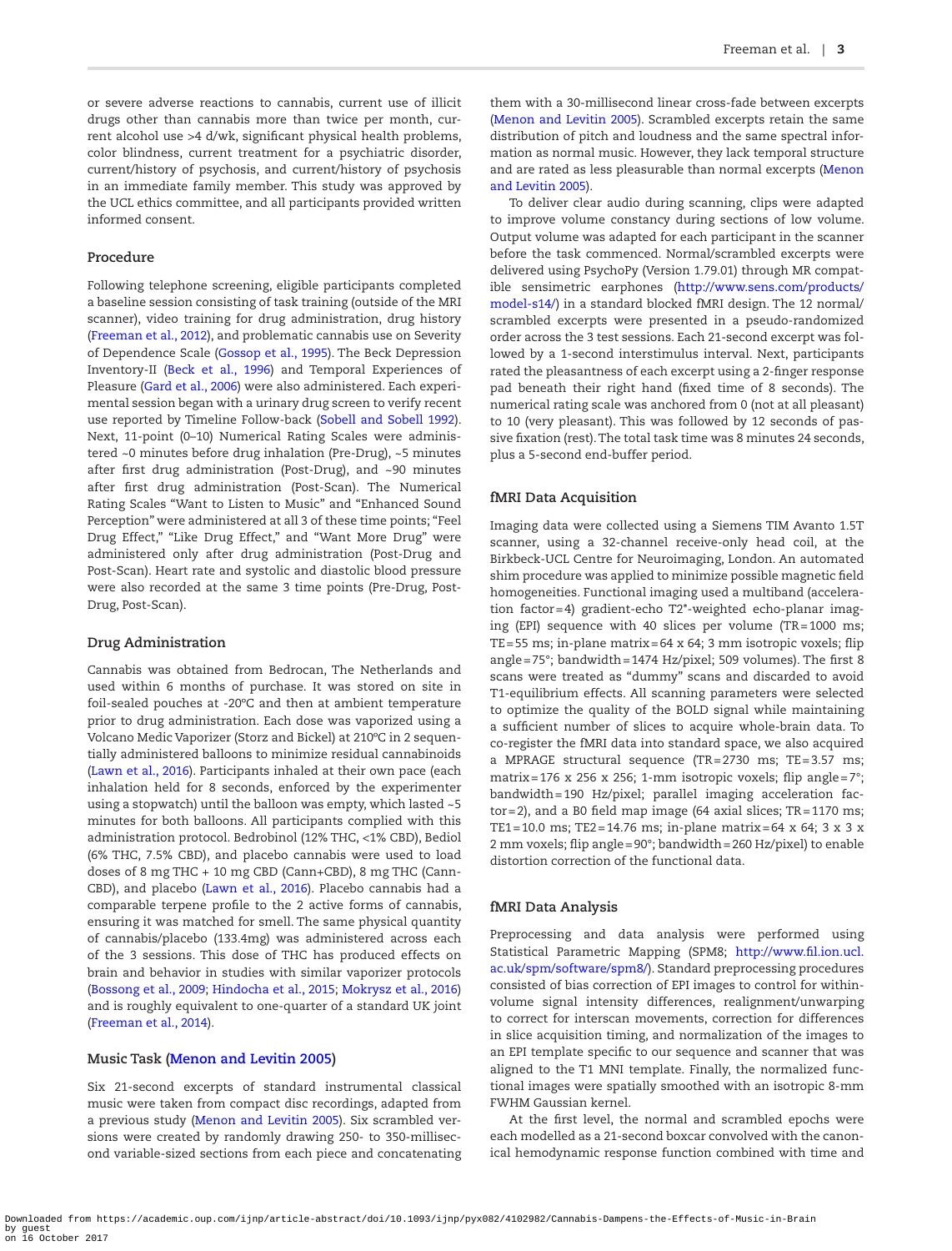dispersion derivatives to create the contrast music>scrambled, as previously used with this task [\(Menon and Levitin 2005](#page-10-14)). The interstimulus interval, rating, and passive fixation (rest) were also modelled. Each subject's movement parameters were included as confounds. Low-frequency noise was removed with a high-pass filter (cut-off frequency 1/128 Hz). Parameter estimates pertaining to the height of the hemodynamic response function for each regressor of interest were then calculated for each voxel.

At the second level, the contrast music>scrambled was entered into a within-subject ANOVA model with a single factor of drug (Cann+CBD, Cann-CBD, placebo). Within this ANOVA model, we used *t* contrasts to investigate music>scrambled and the reverse contrast (scrambled>music) across all scans. Drug effects on music>scrambled were conducted using *t* contrasts within this ANOVA model. To aid interpretation of significant drug effects (which could reflect changes in response to music, scrambled, or both), separate parameter estimates were extracted from these coordinates for the contrasts music>rest and scrambled>rest using the MarsBaR region of interest toolbox; these were analyzed using repeated-measures ANOVA in SPSS.

Psychophysiological interaction (PPI) analysis was performed to assess task-related functional connectivity ([O'Reilly](#page-10-25)  [et al., 2012\)](#page-10-25) using seed regions identified by drug effects. We extracted the representative time-course from voxels in the seed region (6-mm radius sphere) using the first eigenvariate calculated from singular value composition. This time course (physiological) was entered into a General Linear Model together with the contrast music>scrambled (psychological) and their interaction (PPI). Motion parameters were included in first-level models as nuisance regressors. The PPI regressor was analyzed using a within-subject ANOVA. We used *t* contrasts to investigate PPI effects across all scans and to compare drug effects.

A False Discovery Rate correction (*P*<.05) was applied to all fMRI analyses. Regions of interest were defined from a previous meta-analysis of music-evoked reward and emotion (see [Figure 1](#page-4-0) and supplementary [Table 1](#page-5-0) in [Koelsch 2014\)](#page-10-10) using the MarsBaR toolbox. Firstly, each of the structures identified in the meta-analysis was converted into a single sphere. Coordinates were converted to MNI using the Yale BioImage Suite ([Lacadie](#page-10-26)  [et al., 2008](#page-10-26)). Sphere radius was estimated from the cluster size reported in the meta-analysis. Where clusters contained multiple structures, size was determined using the cluster mean. Subthreshold clusters were assigned a default size of 200  $\text{mm}^3$ . Each of these spheres was combined into a single mask that was applied to second-level analysis. This mask (41240 mm3 ) included bilateral hippocampal formation, bilateral amygdala, bilateral auditory cortex, right ventral striatum, left caudate nucleus, presupplementary motor area, frontomedian cortex, rostral cingulate zone, pre-genual and middle cingulate cortex, medial and laterial orbitofrontal cortex, right anterior insula, mediodorsal thalamus, and superior parietal lobule.

#### **Behavioral Data Analysis**

SPSS version 21 was used to analyze all behavioral data and parameter estimates extracted posthoc using MarsBaR. Outliers (>3 times IQR) were winsorized within each session and time point. Histograms were used to investigate normality, and square root or log transformations were applied where appropriate. Trait measures (BDI, Temporal Experiences of Pleasure,

SDS, and drug history) were missing for one participant. Missing data from experimental sessions (0.69% of Numerical Rating Scale data, 0.69% of cardiovascular data) were imputed with the mean for that session and time point to retain each participant in the repeated-measures analysis. Repeated-measures ANOVA models were used for all data collected on the 3 experimental sessions, including within-subject factors of drug (Cann+CBD, Cann-CBD, placebo) and time (Pre-Drug, Post-Drug, Post-Scan) or (Post-Drug, Post-Scan) and additional factors where appropriate. Posthoc pairwise tests were Bonferroni-corrected locally within each ANOVA model. Additional repeated-measures ANOVA models were used to aid interpretation of interactions where appropriate. The Greenhouse-Geisser correction was applied where assumptions of sphericity were violated, with degrees of freedom rounded to the nearest integer. To reduce type I and type II error rates, correlations with fMRI data were collapsed across each of the sessions using mixed effects models, with a Bonferroni-adjusted  $\alpha$  threshold. These accounted for fixed effects of drug and session order, with a random intercept of participant and maximum likelihood estimation. Equivalent mixed effects models were used to assess possible confounding by cardiovascular measures, cannabis use, and session order.

## Results

#### **Participants**

Seventeen participants completed the study. One participant was excluded due to excessive head movement on one session (exceeding thresholds for both translation [>6 mm] and rotation [>6º]) and was replaced, leaving a final sample of 16. Demographic and drug use data are shown in [Table 1](#page-5-0). The following number of participants completed each treatment order: Placebo, Cann+CBD, Cann-CBD: n=3; Placebo, Cann-CBD, Cann+CBD: n=2; Cann+CBD, Placebo, Cann-CBD: n=3; Cann+CBD, Cann-CBD, Placebo: n=3; Cann-CBD, Placebo, Cann+CBD: n=2; Cann-CBD, Cann+CBD, Placebo: n=3.

#### **Behavioral Results**

#### *Subjective Effects*

Subjective effects are shown in [Figure 2](#page-4-1) . A main effect of drug (F<sub>1,22</sub>=107.659, P<.001, η<sub>p</sub><sup>2</sup>=0.878) emerged for Feel Drug Effect, reflecting increased scores following Cann+CBD (*P<*.001) and Cann-CBD (*P<*.001) compared with placebo, but no differences between Cann+CBD and Cann-CBD (*P=*1.000). There was also a main effect of time, indicating that scores decreased from Post-Drug to Post-Scan (F<sub>1,15</sub>=19.057, P<.001, η<sub>p</sub><sup>2</sup>=0.560), but there was no evidence for an interaction between drug and time ( $F_{2, 30}$ =0.796, *P*=.461,  $\eta_p^2$ =0.050). Like Drug Effect showed a similar profile of results. There was a main effect of drug (F<sub>2,30</sub>=44.371, P<.001, η<sub>p</sub><sup>2</sup>=0.747), reflecting increased scores following Cann+CBD (*P<*.001) and Cann-CBD (*P<*.001) compared with placebo but no difference between Cann+CBD and Cann-CBD (*P=*1.000). There was also a main effect of time, indicating that scores decreased from Post-Drug to Post-Scan  $(F_{1,15}=19.454,$ *P<*.001, η $_{\rm p}^{\rm 2}$ =0.565). Again, there was no evidence for an interaction between drug and time ( $F_{2,30} = 0.589$ , *P*=.561,  $\eta_p^2 = 0.038$ ). For Want More Drug, there was no evidence for any effects or interactions: drug by time (F<sub>2,30</sub>=2.462, P=.102, η<sub>p</sub><sup>2</sup>=0.141), drug  $(F_{2,30}=1.329, P=.280, \eta_p^2=0.081), \text{ or Time } (F_{1,15}=0.388, P=.543,$  $\eta_{\rm p}^2$  = 0.025).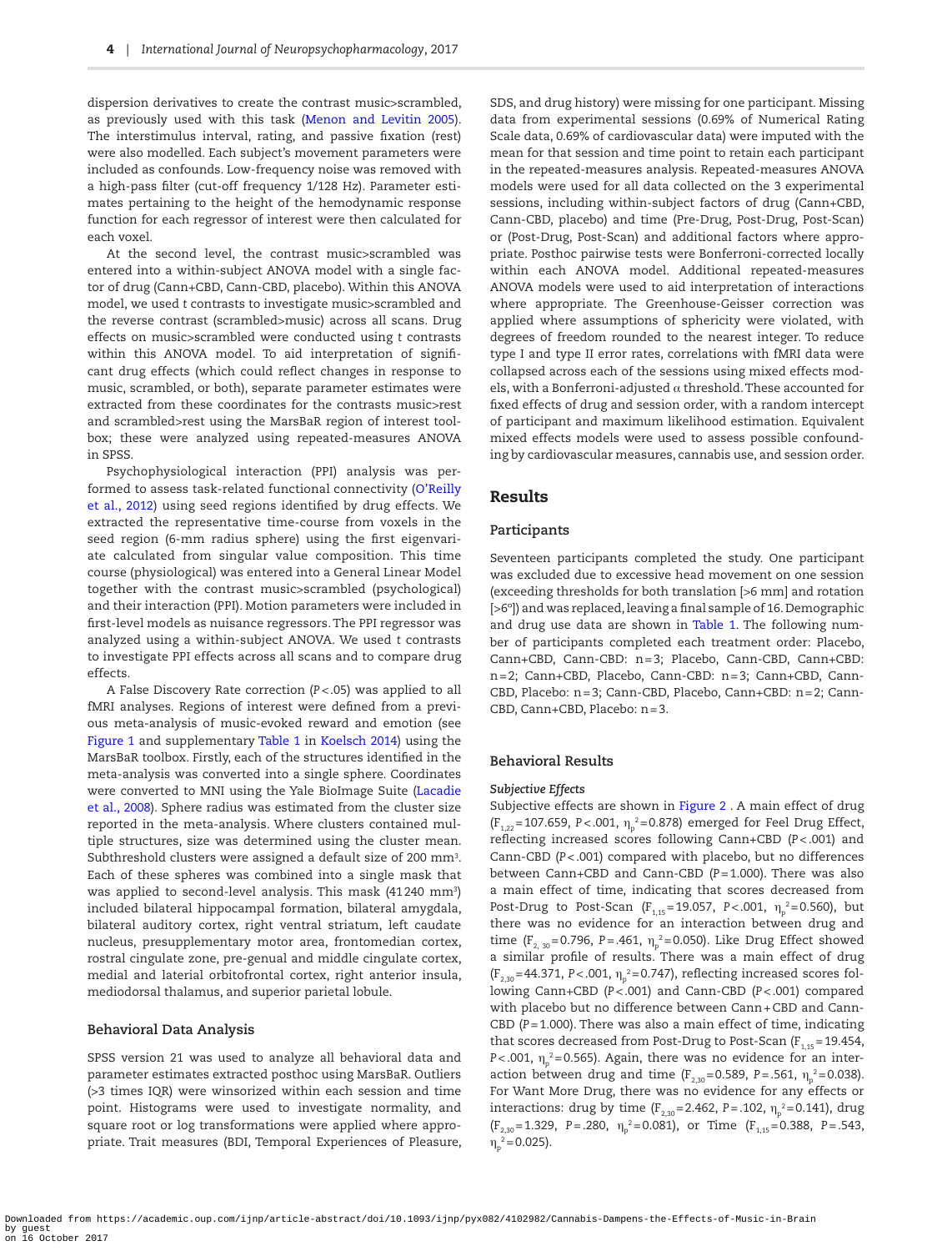

**Figure 1.** Subjective effects. Both types of cannabis increased ratings for (A) Feel Drug Effect and (B) Like Drug Effect but did not influence (C) Want More Drug. Cann+CBD,cannabis with cannabidiol (CBD); Cann-CBD,cannabis without CBD. \*\*\**P*<.001.

<span id="page-4-0"></span>

<span id="page-4-1"></span>**Figure 2.** Cardiovascular effects. Both types of cannabis increased (A) heart rate and (B) systolic blood pressure. (C) Diastolic blood pressure increased from Pre- to Post-Drug following cannabis without cannabidiol (CBD), but not following cannabis with CBD; Cann+CBD,cannabis with CBD; Cann-CBD,cannabis without CBD; \**P*<.05, \*\*\**P*<.001; † Difference between cannabis types.



<span id="page-4-2"></span>**Figure 3.** Subjective music ratings. (A) Both types of cannabis increased ratings of Want to Listen to Music. (B) Both types of cannabis increased scores for Enhanced Sound Perception and this increase was greater for cannabis with cannabidiol (CBD). (C) Neither type of cannabis influenced the pleasure of listening to music or scrambled sound clips. Cann+CBD,cannabis with CBD; Cann-CBD,cannabis without CBD. \*\*\**P*<.001; † Difference between cannabis types.

#### *Cardiovascular Effects*

Cardiovascular effects are shown in [Figure 2.](#page-4-1) For heart rate (BPM), a drug by time interaction emerged  $(F_{2,28}=18.243, P<.001,$  $\eta_{\rm p}^{\ \ 2}$ =0.549) as well as main effects of both drug (F $_{\rm 2,30}$ =13.999, *P*<.001, η<sub>p</sub><sup>2</sup>=0.483) and time (F<sub>2,30</sub>=45.977, P<.001, η<sub>p</sub><sup>2</sup>=0.754). Heart rate increased from Pre-Drug to Post-Drug following Cann+CBD (*P<*.001) and Cann-CBD (*P<*.001) but not placebo (*P=*.456). It then decreased from Post-Drug to Post-Scan for both Cann+CBD (*P<*.001) and Cann-CBD (*P<*.001) but did not change on placebo (*P=*1.000). When comparing the 2 types of

cannabis alone, there were no differences between the effects of Cann+CBD and Cann-CBD on heart rate across the 3 time points (drug by time interaction:  $F_{2,30} = 0.123$ ,  $P = .885$ ,  $\eta_p^2 = 0.008$ ; main effect of drug: F<sub>1,15</sub>=0.090, P=.768, η<sub>p</sub><sup>2</sup>=0.006, main effect of time: F<sub>2,30</sub>=87.391, P<.001, η<sub>p</sub><sup>2</sup>=0.854). For systolic blood pressure, a main effect of drug was found ( $F_{2,30} = 6.297$ , *P* = .005,  $\eta_{p}^2 = 0.296$ ). This reflected increased blood pressure for both Cann+CBD (*P=*.030) and Cann-CBD (*P=*.006), compared with placebo, but no differences between Cann+CBD and Cann-CBD (*P=*1.000). There was no evidence for an interaction between drug and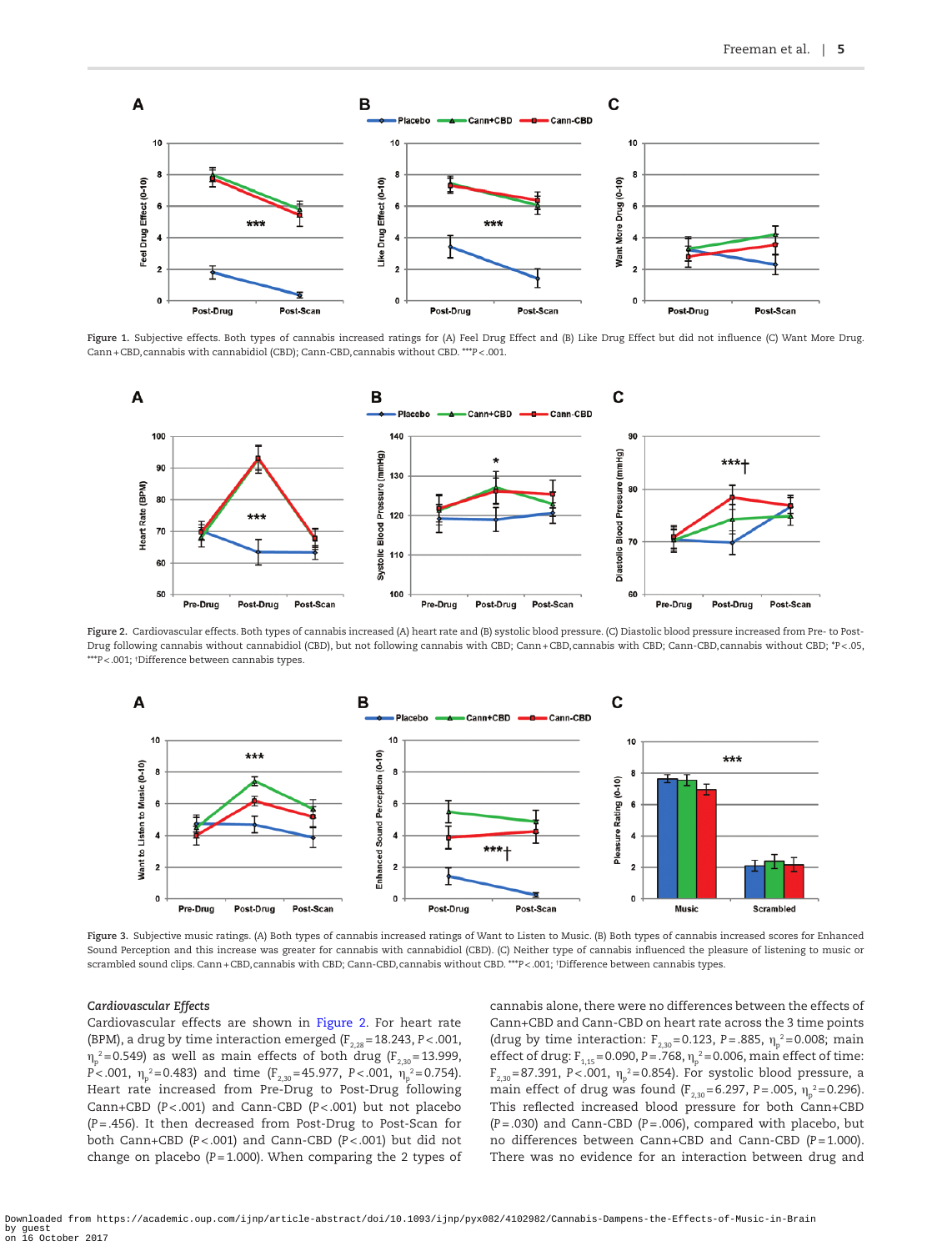## <span id="page-5-0"></span>**Table 1.** Demographic and Drug Use Data

|                                                                     | Mean/<br>frequency | SD    |
|---------------------------------------------------------------------|--------------------|-------|
| Age                                                                 | 26.25              | 7.35  |
| Gender (male/female)                                                | 8/8                |       |
| Days of cannabis use per month                                      | 8.06               | 5.48  |
| Years of cannabis use                                               | 8.94               | 7.02  |
| Days since last cannabis use                                        | 19.25              | 45.28 |
| Days to smoke 3.5 g cannabis                                        | 25.88              | 33.73 |
| Severity of dependence scale (cannabis)                             | 1.13               | 1.26  |
| Alcohol use (yes/no)                                                | 16/0               |       |
| Days of alcohol use per month                                       | 10.81              | 4.86  |
| Number of UK alcohol units (8 g) per<br>session                     | 5.93               | 2.08  |
| Current tobacco use (yes/no)                                        | 15/1               |       |
| Days of tobacco use per month                                       | 11.30              | 10.27 |
| Cigarettes per day                                                  | 3.63               | 3.62  |
| Current MDMA use <twice (yes="" <br="" a="" month="">no)</twice>    | 6/10               |       |
| Current cocaine use <twice (yes="" <br="" a="" month="">no)</twice> | 3/13               |       |
| Current ketamine use <twice a="" month<br="">(yes/no)</twice>       | 2/14               |       |
| Beck Depression Inventory-II                                        | 3.38               | 3.12  |
| Temporal experiences of pleasure<br>(anticipatory)                  | 42.06              | 4.85  |
| Temporal experiences of pleasure<br>(consummatory)                  | 43.50              | 5.61  |

time ( $F_{4,60}$ =0.953, *P*=.440,  $\eta_p^2$ =0.060) or a main effect of time  $(F_{2,30}=2.641, P=.088, \eta_p^2=0.150)$ . For diastolic blood pressure, an interaction between drug and time was found ( $F_{4,60}$ =3.217, *P*=.019, η<sub>p</sub><sup>2</sup>=0.177) and a main effect of time (F<sub>2,30</sub>=7.702, P=.002, η<sub>p</sub><sup>2</sup>=0.339) but not drug (F<sub>2,30</sub>=2.975, P=.066, η<sub>p</sub><sup>2</sup>=0.165). Diastolic blood pressure increased from Pre-Drug to Post-Drug for Cann-CBD (*P<*.001) but not Cann+CBD (*P=*.233) or placebo (*P=*1.000). It then increased from Post-Drug to Post-Scan following placebo (*P=*.030) but not Cann-CBD (*P=*1.000) or Cann+CBD (*P=*1.000).

#### *Subjective Music Ratings*

Subjective music ratings are shown in Figure 3. For Want to Listen to Music, we found a drug by time interaction ( $F_{4,60}$  = 5.256, *P*=.001, η<sub>p</sub><sup>2</sup>=0.259) and main effects of drug (F<sub>2,30</sub>=5.664, P=.008, η<sub>p</sub><sup>2</sup>=0.274) and time (F<sub>1,22</sub>=6.300, P=.012, η<sub>p</sub><sup>2</sup>=0.296). Scores increased from Pre-Drug to Post-Drug following Cann+CBD (*P<*.001) and Cann-CBD (*P=*.002) but not placebo (*P=*1.000). Scores then decreased from Post-Drug to Post-Scan on Cann+CBD (*P=*.028), but these tests did not reach significance for Cann-CBD (*P=*.553) or placebo (*P=*.199). However, analysis of all three drug conditions suggested that the decrease in Want to Listen to Music from Post-Drug to Post-Scan was equivalent across the 3 sessions (drug by time interaction:  $F_{1,21}$ =1.130, *P*=.321, η<sub>p</sub><sup>2</sup>=0.070; main effect of drug: F<sub>2,30</sub>=9.158, P=.001, η<sub>p</sub><sup>2</sup>=0.379, main effect of time: F<sub>1,15</sub>=7.164, P=.017, η<sub>p</sub><sup>2</sup>=0.323). Moreover, when comparing the 2 types of cannabis alone, there were no differences between the effects of Cann+CBD and Cann-CBD on Want to Listen to Music across the 3 time points (drug by time interaction: F<sub>2,30</sub>=0.804, P=.457,  $\eta_{\rm p}^{\ \ 2}$ =0.051; main effect of drug:  $F_{1,15}$ =3.590, *P*=.078,  $\eta_p^2$ =0.193, main effect of time:  $F_{2,30}$ =8.251,  $P = .001, \eta_p^2 = 0.355$ ).

For Enhanced Sound Perception, Pre-Drug scores were removed from analysis due to floor effects on each session. Mean (SD) values were 0.25 (0.45) on placebo, 0.00 (0.00) on Cann+CBD,

and 0.00 (0.00) on Cann-CBD. Analysis of variance was therefore restricted to 2 time points (Post-Drug, Post-Scan). A main effect of drug (F<sub>2,30</sub>=44.810, P<.001, η<sub>p</sub>?=0.749) reflected increased scores from placebo following Cann+CBD (*P<*.001) and Cann-CBD (*P<*.001) and higher scores following Cann+CBD compared with Cann-CBD (*P=*.015). There was no evidence for an interaction between drug and time ( $F_{2,30}$ =2.056, P=.146,  $\eta_{p}$ <sup>2</sup>=0.121) or a main effect of time (F<sub>1,15</sub>=1.248, P=.281,  $\eta_{\rm p}^{\rm \; 2}$ =0.077). Finally, we analyzed trial-by-trial pleasure ratings, recorded immediately after listening to classical music and scrambled sound excerpts during MRI scanning. There was a main effect of excerpt  $(F_{1,15}=133.860, P<.001, \eta_p^2=0.899)$ , indicating that music was rated as more pleasant than scrambled sound. However, there was no evidence for a main effect of drug ( $F_{2,30}$ =1.205, P=.314,  $\eta_{\rm p}^{\ \ 2}$ =0.074) or a drug by excerpt interaction ( $F_{2,30}$ =1.221, *P* = .309,  $\eta_{\rm p}^{\ \, 2}$ =0.075). Next, we calculated a pleasure rating score (music>scrambled) equivalent to our fMRI contrast of interest to provide comparable metrics for brain and behavior. Mean (SD) pleasure rating scores were 5.16 (2.27) for Cann+CBD, 4.78 (2.03) for Cann-CBD, and 5.53 (1.99) for placebo. Analysis of these scores provided no evidence for an effect of drug (F<sub>2,30</sub>=1.221, P=.309,  $\eta_{\rm p}^{\;\;\;\;\;\;2}$ =0.075).

## **fMRI Results**

## *Main Effect of Task*

All fMRI analyses were conducted among regions of interest selected from a meta-analysis of previous studies [\(Koelsch](#page-10-10)  [2014](#page-10-10)). Across all sessions, listening to music elicited activation in bilateral amygdala, bilateral striatum, left hippocampus, and left cingulate gyrus (see [Table 2\)](#page-6-0). For completion, we also examined the reverse contrast (scrambled>music), which revealed activation in bilateral auditory cortex (see [Table 2](#page-6-0)).

### *Drug Effects*

Response to music>scrambled was greater on placebo compared with Cann-CBD in bilateral auditory cortex, right hippocampus/parahippocampal gyrus, right ventral striatum, and right amygdala (see [Table 2](#page-6-0) and [Figure 4\)](#page-6-1). There was no evidence for any differences when comparing Cann+CBD with placebo or Cann+CBD with Cann-CBD.

To aid interpretation of these findings (which may have been driven by drug effects on music, scrambled sound, or both), we extracted parameter estimates from each of the clusters identified in this drug effect [\(Table 2,](#page-6-0) bottom panel) for separate contrasts of music>rest and scrambled>rest. ANOVA revealed an interaction between drug (placebo, Cann-CBD) and contrast (music>rest, scrambled>rest) (F<sub>1,15</sub>=37.851, P<.001, η<sub>p</sub><sup>2</sup>=0.716). This interaction indicated that relative to placebo, Cann-CBD decreased parameter estimates for music>rest (*P=*.009, mean difference -0.195, standard error 0.065). However, there was no evidence for drug effects on scrambled>rest (*P=*.130, mean difference 0.103, standard error 0.064). There were no other findings involving drug (drug by contrast by region interaction:  $F_{4,60}$  = 0.687, *P*=.604, η<sub>p</sub><sup>2</sup>=0.044; drug by region interaction: F<sub>4,60</sub>=0.919, P=.459, η<sub>p</sub><sup>2</sup>=0.058; main effect of drug: F<sub>1,15</sub>=0.585, P=.456, η<sub>p</sub><sup>2</sup>=0.038). This suggests that Cann-CBD dampened response to music to a similar extent across each of these regions (right auditory cortex, left auditory cortex, right hippocampus/parahippocampal gyrus, right ventral striatum, and right amygdala) while having negligible effects on response to scrambled sound.

### *Brain-Behavior Correlations*

Next, we sought to examine correlations between brain (music>scrambled, extracted from the 5 clusters shown in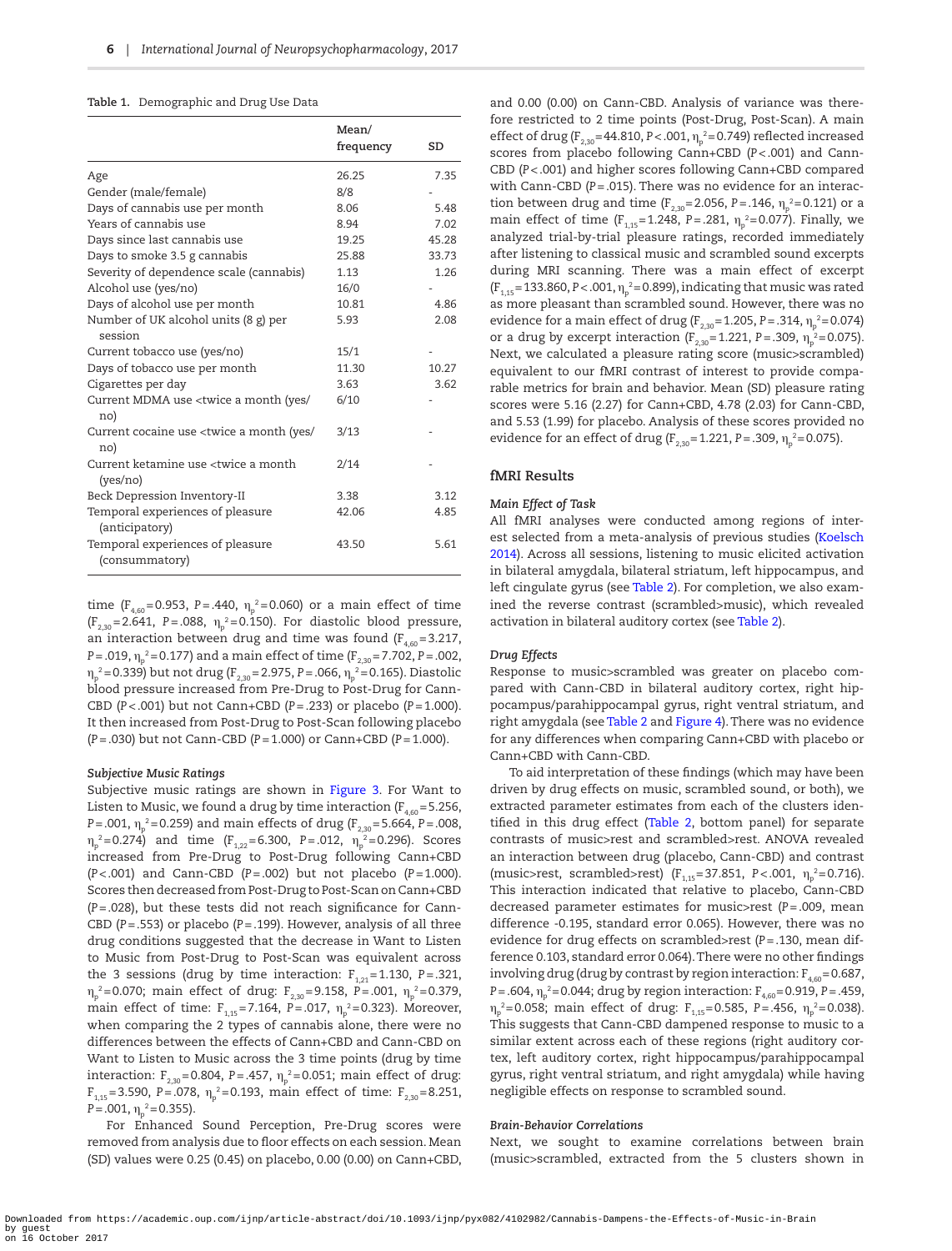<span id="page-6-0"></span>**Table 2.** MNI Coordinates for the Contrasts Music>Scrambled (Main Effect of Task, Top Panel) and Scrambled>Music (Main Effect of Task, Middle Panel) across All Sessions. The bottom panel shows brain regions in which participants' response to music>scrambled was dampened following cannabis without CBD compared with placebo; +: additional peak within cluster. All *P* values are thresholded at *P*<.05 (FDR-corrected for multiple comparisons)

|                                            | $\mathbf x$ | y     | z           | mm <sup>3</sup> |      | P       |
|--------------------------------------------|-------------|-------|-------------|-----------------|------|---------|
|                                            |             |       |             |                 |      |         |
| Main effect of task (music>scrambled)      |             |       |             |                 |      |         |
| L Caudate                                  | $-12$       | 6     | 6           | 540             | 4.45 | .006    |
| L Amygdala                                 | $-15$       | $-3$  | $-15$       | 486             | 4.32 | .006    |
| L Hippocampus                              | $-18$       | $-12$ | $-18$       | $+$             | 3.59 | .027    |
| R Caudate/thalamus                         | 9           | 3     | 6           | 594             | 3.91 | .014    |
| R Pallidum                                 | 15          | $-3$  | $-6$        | 54              | 3.33 | .031    |
| L Cingulate gyrus                          | $-6$        | $-15$ | 42          | 27              | 3.16 | .035    |
| R Amygdala                                 | 18          | $-3$  | $-18$       | 54              | 2.99 | .040    |
| Main effect of task (scrambled>music)      |             |       |             |                 |      |         |
| R Planum temporale                         | 60          | $-12$ | 3           | 3834            | 6.61 | < .001  |
| R Planum temporale                         | 54          | $-24$ | 6           | $^{+}$          | 6.54 | < .001  |
| L Planum temporale                         | $-48$       | $-33$ | 9           | 2511            | 6.16 | < .001  |
| L Heschls gyrus                            | $-42$       | $-24$ | 3           | $\! + \!\!\!\!$ | 5.26 | $-.001$ |
| Drug effect (placebo>cannabis without CBD) |             |       |             |                 |      |         |
| R Superior temporal gyrus                  | 51          | $-27$ | 6           | 2484            | 4.51 | .005    |
| R Planum temporale                         | 60          | $-12$ | 3           | $+$             | 3.55 | .016    |
| R Planum temporale/heschls gyrus           | 42          | $-18$ | $\mathbf 0$ | $+$             | 3.15 | .026    |
| L Planum temporale                         | $-42$       | $-33$ | 9           | 972             | 4.04 | .008    |
| R Hippocampus/parahippocampal gyrus        | 33          | $-18$ | $-24$       | 81              | 3.23 | .025    |
| R Amygdala                                 | 27          | 3     | $-27$       | 27              | 3.19 | .025    |
| R Ventral striatum                         | 15          | 15    | $-12$       | 54              | 2.90 | .033    |



<span id="page-6-1"></span>**Figure 4.** Cannabis without cannabidiol (CBD) dampened brain response to music across several regions sensitive to music-evoked reward and emotion. (A) Bilateral auditory cortex activation clusters visualized on the cortical surface of a standard template (MNI152). (B) A ventral view of the same template showing right-hemisphere amygdala and hippocampal clusters. (C) Axial slice views of the same contrast showing amygdala, hippocampal, ventral striatal (top row), and auditory cortex (bottom row) activation clusters. All activation maps thresholded at *P*<.05 (FDR corrected for multiple comparisons). A,anterior; L, left hemisphere; P,posterior; R, right hemisphere.

the bottom panel of [Table 2](#page-6-0)) and behavior (pleasure ratings for music>scrambled, Post-Drug Want to Listen to Music and Enhanced Sound Perception). Data were combined across

all sessions to minimize type I and type II error using mixed effects models, resulting in a total of 15 correlations. One correlation reached statistical significance. This showed a positive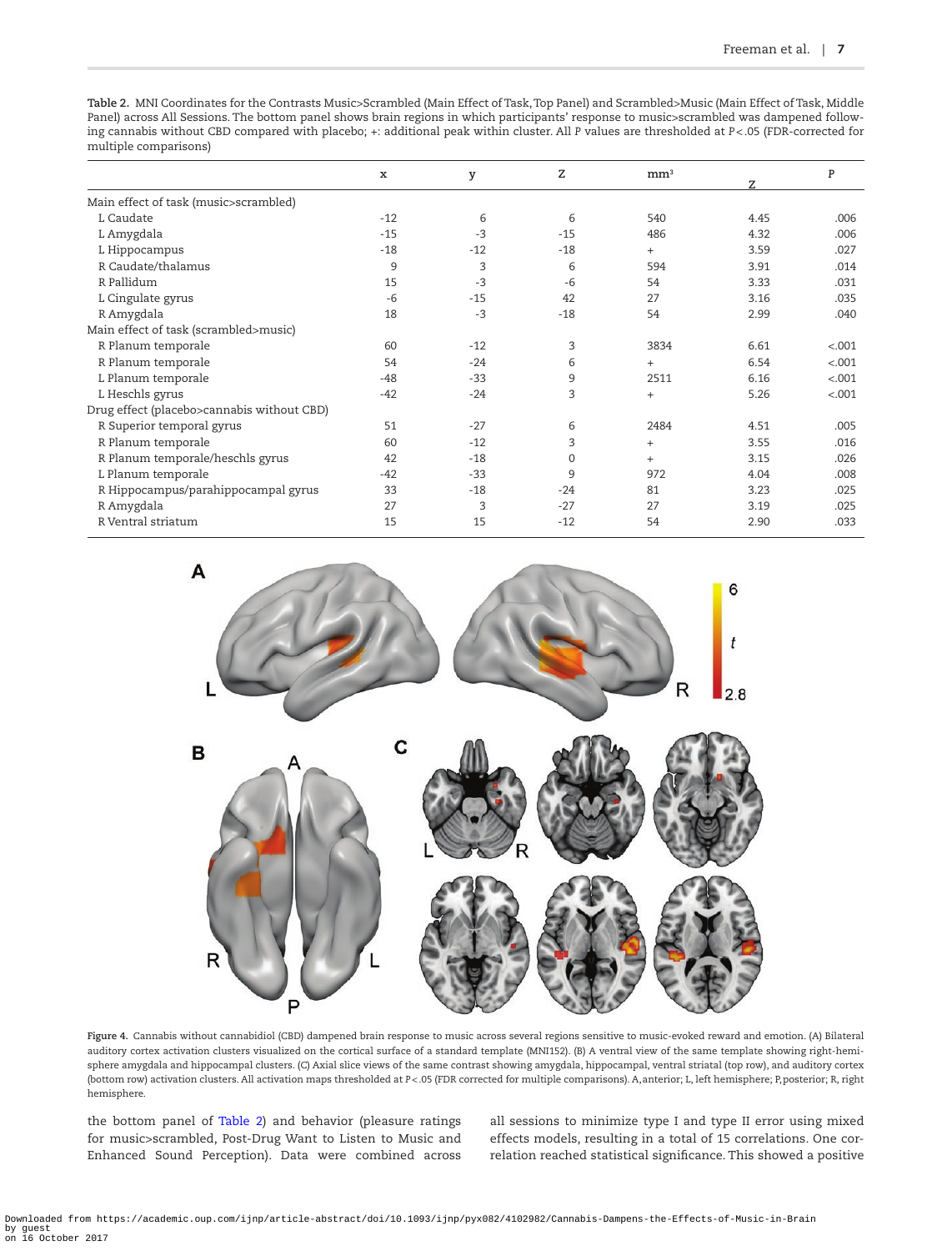relationship between pleasure ratings and response to music in right ventral striatum  $(F_{1,34}=11.447, P=.002;$  [Figure 5\)](#page-7-0). The same relationship was found using a Pearson correlation analysis across all scans (r=0.463, *P=*.001). This correlation did not contain any outlying values (all data points were <3 times the interquartile range). However, there was still evidence for a correlation after excluding the 2 data points showing the highest and lowest right ventral striatum response to music (mixed effects model:  $F_{1,41}$ =4.438, *P*=.041; Pearson correlation analysis r=0.318, *P=*.032).

#### *Functional Connectivity*

Previous research has shown that the rewarding experience of music is predicted by increased functional connectivity between right ventral striatum and auditory cortex ([Salimpoor et al., 2013;](#page-11-8) [Zatorre and Salimpoor 2013;](#page-11-9) [Martínez-Molina et al., 2016](#page-10-16)). To test this, we conducted PPI analyses. These analyses were conducted posthoc, informed by our findings that Cann-CBD blunted participants' response to music in right ventral striatum and auditory cortex. Within-subjects ANOVA revealed that across all sessions, the right ventral striatum region (15, 15, -12) identified in our analysis showed a robust increase in functional connectivity with bilateral auditory cortex (and to a lesser extent, right caudate) during music relative to scrambled sound ([Table 3](#page-7-1)). For completion, we conducted the reverse contrast. However, we found no evidence for any regions showing reduced connectivity with this

region during music relative scrambled sound. Next, we examined drug effects using *t* contrasts. Compared with Cann-CBD, greater functional connectivity occurred on Cann+CBD between right ventral striatum and bilateral auditory cortex ([Table 3;](#page-7-1) [Figure 6](#page-8-0)). We also conducted a PPI analysis using an auditory cortex seed (right superior temporal gyrus 51, -27, 6). However, this PPI analysis did not identify any regions that showed increases in functional connectivity with the seed region.

#### **Possible Confounding**

#### *Cardiovascular Drug Effects*

We conducted correlations between all Post-Drug cardiovascular measures (heart rate, systolic and diastolic blood pressure) and the 9 clusters showing evidence of drug effects (see [Tables](#page-6-0)  [2](#page-6-0) and [3](#page-7-1)) across all sessions (total 27 correlations). We found no evidence for any association between cardiovascular and fMRI data (all *P*>.05).

#### *Cannabis Use*

We also explored correlations between levels of cannabis of use and our main findings. These were conducted between (1) years of cannabis use, (2) days of cannabis use per month and the 9 clusters showing evidence of drug effects [\(Tables 2](#page-6-0) and [3\)](#page-7-1), Want to Listen to Music (Post-Drug), Enhanced Sound Perception (Post-Drug), and pleasure rating scores. Of the 24 correlations, we found



<span id="page-7-0"></span>**Figure 5.** Correlation between brain and behavior. (A) Axial slice of right ventral striatal region of interest, identified from voxelwise analysis. (B) Sagittal slice of the same region. (C) Across all scans, activation in right ventral striatum for the contrast music>scrambled correlated positively with pleasure ratings.

<span id="page-7-1"></span>

| Table 3. Functional Connectivity Analysis. MNI coordinates showing increased functional connectivity with right ventral striatum for         |
|----------------------------------------------------------------------------------------------------------------------------------------------|
| music>scrambled across all sessions (main effect, top panel). Functional connectivity between right ventral striatum and auditory cortex     |
| increased on cannabis with CBD compared with cannabis without CBD (drug effect, bottom panel); +Additional peak within cluster. All P values |
| are thresholded at P<.05 (False Discovery Rate-corrected for multiple comparisons)                                                           |

|                                                      | X     | y     | z     | mm <sup>3</sup> | z    | P      |
|------------------------------------------------------|-------|-------|-------|-----------------|------|--------|
| Main effect                                          |       |       |       |                 |      |        |
| R Planum temporale                                   | 60    | $-12$ | 6     | 5319            | 6.43 | < .001 |
| R Heschls gyrus/planum polare                        | 48    | $-12$ | 0     | $+$             | 6.42 | < .001 |
| R Planum temporale                                   | 48    | $-27$ | 9     | $+$             | 6.26 | < .001 |
| L Heschls gyrus                                      | $-42$ | $-24$ | 12    | 3429            | 6.31 | < .001 |
| L Planum temporale                                   | $-42$ | $-30$ | 6     | $+$             | 6.27 | < .001 |
| L Planum temporale                                   | $-33$ | $-33$ | 15    | $+$             | 5.48 | < .001 |
| R Caudate                                            | 9     | 15    | 9     | 54              | 2.42 | .037   |
| Drug effect (cannabis with CBD>cannabis without CBD) |       |       |       |                 |      |        |
| R Heschls gyrus                                      | 42    | $-18$ | 9     | 1620            | 4.63 | .003   |
| L Hippocampus                                        | $-30$ | $-18$ | $-21$ | 81              | 3.64 | .009   |
| L Heschls gyrus                                      | $-36$ | $-27$ | 9     | 54              | 3.08 | .030   |
| L Heschls gyrus                                      | $-45$ | $-24$ | 15    | 27              | 3.05 | .031   |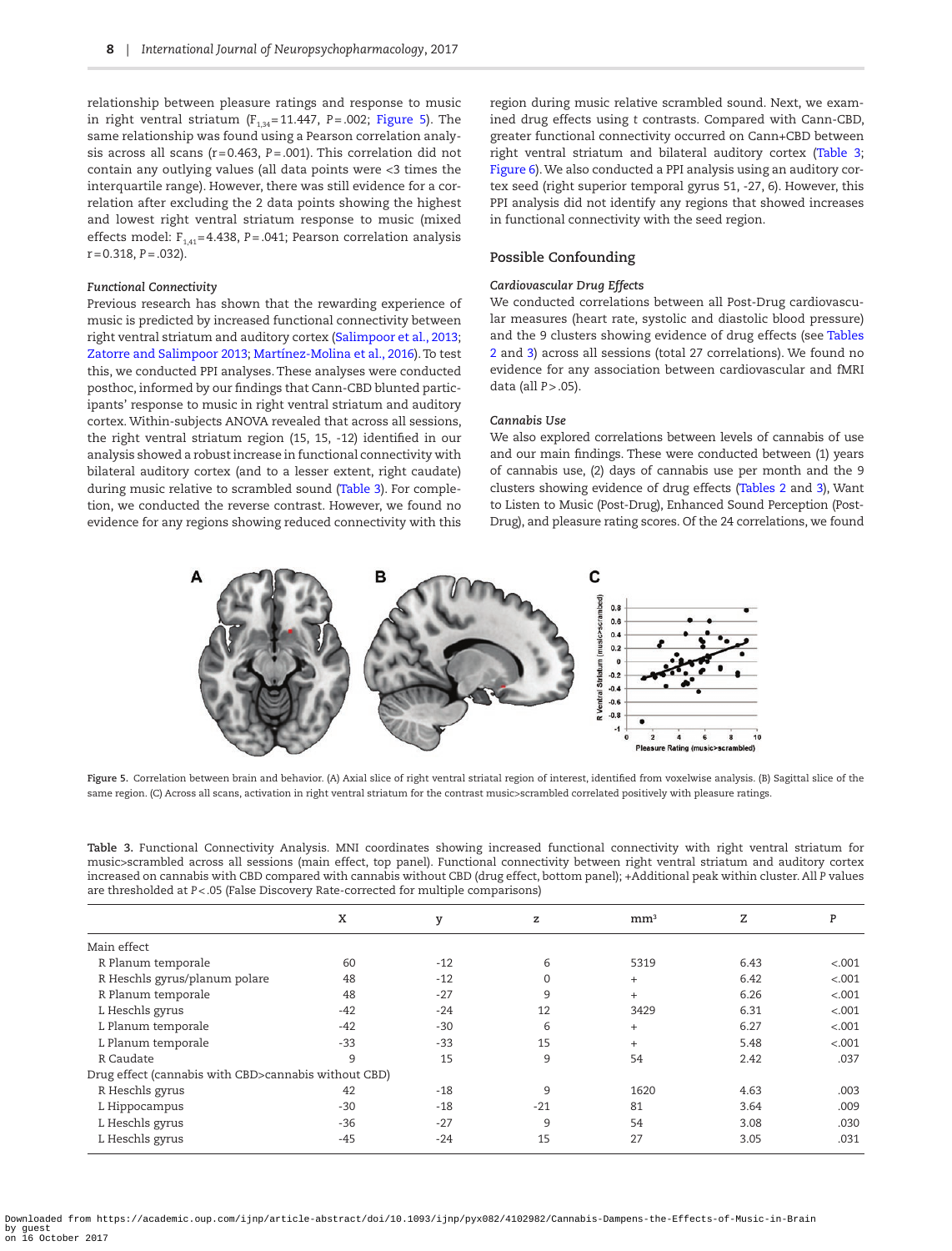

**Figure 6.** Functional connectivity analysis. (A) Seed region in right ventral striatum. (B) This seed region showed increased task-related functional connectivity with bilateral auditory cortex following cannabis with cannabidiol (CBD) compared with cannabis without CBD (C). Axial slices depicting the same data in bilateral auditory cortex and additional left hippocampal cluster. All activation maps visualized on MNI152 and thresholded at *P*<.05 (FDR corrected for multiple comparisons). L, left hemisphere; R,right hemisphere.

no evidence for any associations (all *P*>.05) apart from a trend negative correlation between years of cannabis use and functional connectivity between right ventral striatum and left hippocampus  $(F<sub>1.48</sub>=4.984, P=.030)$ . However, this did not reach significance at a Bonferroni-corrected threshold ( $\alpha$ =0.0021). Moreover, the effect of drug remained significant in this model  $(F_{1.48} = 7.455, P = .002)$ .

#### *Order Effects*

Because the same music and scrambled sound excerpts were presented across each of the 3 sessions, we investigated possible order effects. For all fMRI results showing drug effects, the effect of drug remained significant, and there was no evidence for an effect of session order (all *P*>.05). There was no evidence for effects of drug or session order for pleasure rating scores (all *P*>.05). Analysis of Want to Listen to Music (Post-Drug) and Enhanced Sound Perception (Post-Drug) scores showed effects of drug (both *P*<.001) but not session (both *P*>.05).

# Discussion

To our knowledge, this is the first controlled experiment investigating the interactive effects of cannabis and music. Cannabis dampened response to music in several regions implicated in music-evoked reward and emotion ([Koelsch 2014\)](#page-10-10): bilateral auditory cortex, right amygdala, right hippocampus/parahippocampal gyrus, and right ventral striatum. Across all scans we found a positive correlation between response to music in this ventral striatal region and the pleasure of listening to the same sound clips, consistent with several studies implicating the ventral striatum in musical pleasure [\(Blood and Zatorre 2001;](#page-9-4) [Koelsch et al.,](#page-10-15)  [2006](#page-10-15); [Salimpoor et al., 2011;](#page-11-6) [Trost et al., 2012](#page-11-7)). The same ventral striatal region showed increased task-related functional connectivity with bilateral auditory cortex, an effect that has previously been shown to predict musical reward value [\(Salimpoor et al.,](#page-11-8)  [2013](#page-11-8); [Zatorre and Salimpoor 2013](#page-11-9); [Martínez-Molina et al., 2016](#page-10-16)).

These findings were contrary to our prediction that cannabis would increase the rewarding effects of music, which can activate and increase connectivity within mesolimbic brain regions ([Blood and Zatorre 2001;](#page-9-4) [Menon and Levitin 2005;](#page-10-14) [Koelsch et al.,](#page-10-15)  [2006](#page-10-15); [Salimpoor et al., 2011;](#page-11-6) [Trost et al., 2012](#page-11-7)) and, in common

<span id="page-8-0"></span>with THC, may increase striatal dopamine release ([Salimpoor et](#page-11-6)  [al., 2011;](#page-11-6) [Bossong et al., 2015\)](#page-10-13). Moreover, observational data suggests that cannabis is frequently used in the context of music and may enhance its effects ([Tart 1970](#page-11-2); [Green et al., 2003](#page-10-7); [Lim et](#page-10-8)  [al., 2008;](#page-10-8) [Van Havere et al., 2011;](#page-11-3) [Palamar et al., 2015\)](#page-10-9).

One possible explanation for our findings is that THC interfered with the endocannabinoid system, which plays a critical role in reward processing ([Parsons and Hurd 2015](#page-10-27)). For example, acute THC may deplete the CB1R ligand anandamide [\(Thieme](#page-11-4)  [et al., 2014](#page-11-4)), which increases consummatory response to reward in the nucleus accumbens shell ([Mahler et al., 2007\)](#page-10-11). Disruption of the endocannabinoid system could explain why neural response to reward was previously dampened by 7-day administration of a CB1R antagonist [\(Horder et al., 2010\)](#page-10-12) as well as a single dose of the partial CB1R agonist THC ([van Hell et al., 2012](#page-11-5)). It should also be noted that our findings of dampened response to music occurred in the context of increased wanting to listen to music. These findings are broadly consistent with previous findings that THC may have dissociable effects on anticipatory ("wanting") and consummatory ("liking") components of reward [\(van Hell et al., 2012](#page-11-5); [Jansma et al., 2013](#page-10-28)), although our task lacked a neural index of reward anticipation.

Cannabis with CBD did not differ from placebo on any fMRI measures. Furthermore, it resulted in greater task-related functional connectivity between ventral striatum and auditory cortex compared with cannabis without CBD. These findings suggest that CBD was able to offset some effects of THC, consistent with previous research ([Curran et al., 2016;](#page-10-0) [Englund et al.,](#page-10-1)  [2017](#page-10-1)) and evidence that THC and CBD can have opposite neural effects ([Bhattacharyya et al., 2010;](#page-9-0) [Batalla et al., 2014\)](#page-9-1). For example, activation in right superior temporal gyrus (a region identified in our study) during word listening relative to rest was previously found to be decreased by THC but increased by CBD [\(Winton-Brown et al., 2011\)](#page-11-11). Moreover, CBD may increase concentrations of anandamide [\(Bisogno et al., 2001;](#page-9-7) [Leweke et al.,](#page-10-29)  [2012](#page-10-29)). We found some evidence that CBD interacted with THC on additional measures. Taken together, CBD appeared to partially offset some negative effects of THC (increase in diastolic blood pressure, decreased response to music) while preserving or potentiating desirable ones (enhanced sound perception,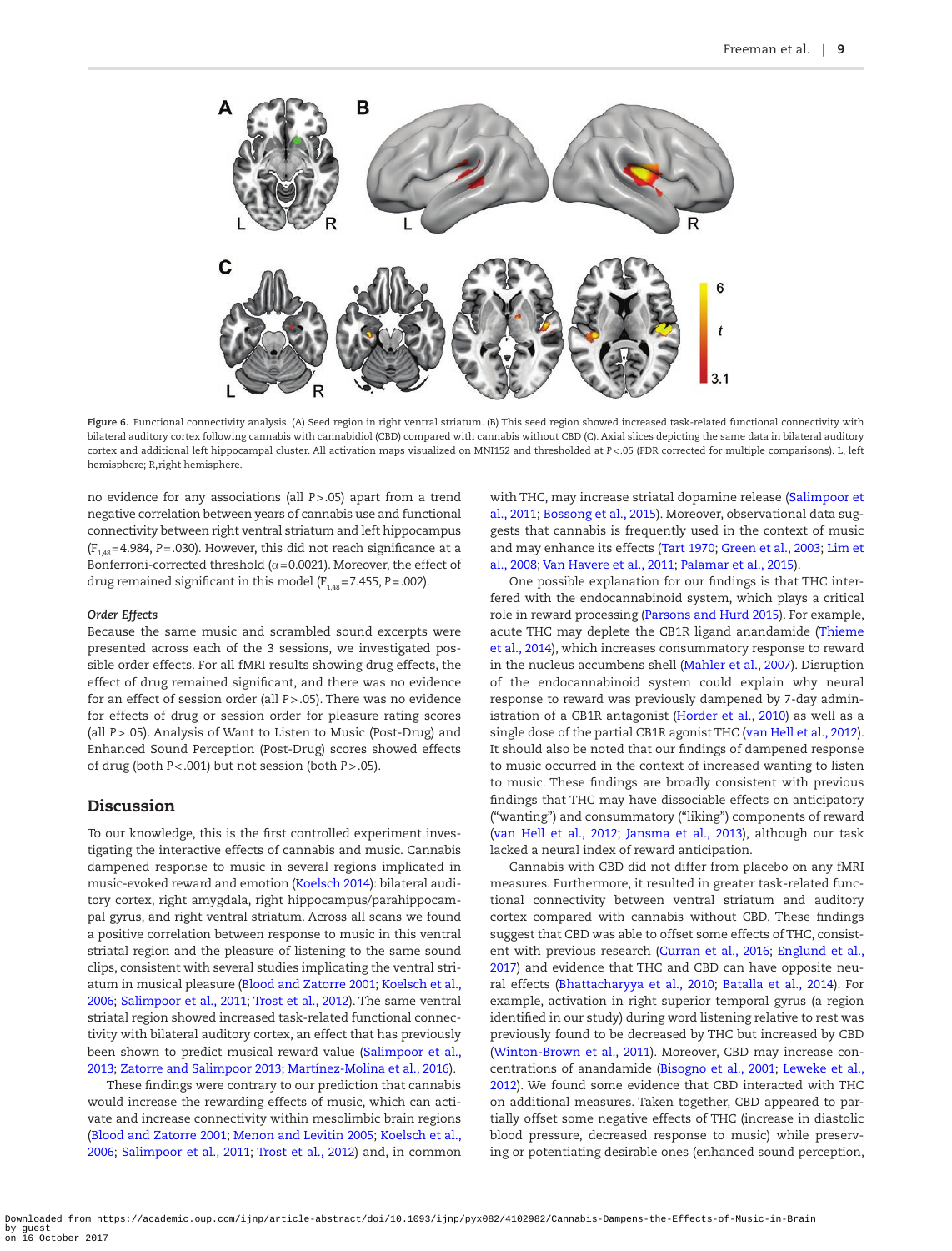functional connectivity with ventral striatum during musical listening).

In terms of clinical implications, the effects of acute cannabis administration here are similar to previous findings in people with depression, who also show a blunted response to music in ventral striatum as well as medial orbitofrontal cortex ([Osuch et al., 2009](#page-10-30)). In this respect, acute cannabis administration may transiently mimic the diminished response to reward characteristic of some mental health disorders. The impact of chronic cannabis administration remains unclear. However, a 4-year prospective study found that increased cannabis use was associated with subsequent reductions in ventral striatal response to reward anticipation ([Martz et al., 2016](#page-10-31)). It therefore is possible that effects of cannabis on reward processing may contribute to an increased risk of developing depression ([Zhang et al., 2013](#page-11-12); [Lev-Ran et al., 2014](#page-10-32)) as well as other disorders characterized by reward dysfunction such as addiction and psychosis [\(Radua et al., 2015;](#page-11-13) [Luijten et al., 2017](#page-10-33)). Moreover, our findings support the potential utility of CBD in reducing cannabis harms while maintaining the positive effects users seek ([Englund et al., 2017\)](#page-10-1).

Strengths of this study include its controlled experimental design, comparison of cannabis with and without CBD (but matched for THC), a music task previously validated using fMRI ([Menon and Levitin 2005](#page-10-14)), and regions of interest informed by meta-analysis [\(Koelsch, 2014](#page-10-10)). Our sample size was equivalent or larger than previous studies with comparable designs ([van](#page-11-5)  [Hell et al., 2012](#page-11-5); [Jansma et al., 2013\)](#page-10-28) and neuroimaging music studies of music (mean n=14.5 across 22 studies ([Koelsch](#page-10-10)  [2014\)\)](#page-10-10). We used a fixed set of classical music excerpts, commensurate with previous use of this task ([Menon and Levitin,](#page-10-14)  [2005](#page-10-14)) and many other studies ([Koelsch, 2014\)](#page-10-10). Advantages of this approach include the absence of lyrics (which would influence neural response due to speech) and ease of comparison with existing data. Although participants rated classical sound clips as highly pleasant (~7.5 of 10), results may have differed if preferred music was preselected by participants ([Osuch et al.,](#page-10-30)  [2009](#page-10-30)). Drug order was not completely balanced in this study, and the same sound clips were presented on each of the 3 sessions. However, we found no evidence that session order influenced our results. We screened for personal/family history of psychosis and current treatment for a psychiatric disorder, but not for lifetime history of other mental health problems. Additionally, our sample were cannabis users, which may have prolonged cannabinoid clearance between sessions. However, we found minimal evidence for associations between cannabis use and fMRI findings, and their response to cannabinoids may be more representative of typical use than healthy volunteers who never use cannabis.

In conclusion, cannabis dampened the effects of music in bilateral auditory cortex, right hippocampus/parahippocampal gyrus, right amygdala, and right ventral striatum. During musical listening, this ventral striatal region correlated with pleasure ratings and showed increased functional connectivity with auditory cortex. By contrast, cannabis containing cannabidiol did not influence the effects of music in brain regions sensitive to reward and emotion.

# Funding

T.P.F. was funded by the UK Medical Research Council and a Senior Academic Fellowship from the Society for the Study of Addiction. This study was funded by Drug Science/Channel 4 television.

## Acknowledgments

These data were presented in preliminary form at the CINP World Congress in Seoul, South Korea, the BAP Summer Meeting in Brighton, UK, and the ECNP Workshop for Junior Scientists in Nice, France. We are grateful to Marty Sereno, Joseph Devlin, and the Birkbeck-UCL Centre for Neuroimaging team for their assistance.

# Statement of Interest

H.V.C. is a member of UK MRC boards and Drug Science. D.J.N. is an advisor to the British National Formulary, MRC, GMC, Department of Health; President of European Brain Council; Past President of British Neuroscience Association and European College of Neuropsychopharmacology, Chair of Drug Science (UK); Member of International Centre for Science in Drug Policy; advisor to Swedish government on drug, alcohol, and tobacco research; editor of the Journal of Psychopharmacology; member of advisory boards of Lundbeck, MSD, Nalpharm, Orexigen, Shire, MSD; has received speaking honoraria (in addition to above) from BMS/Otsuka, GSK, Lilly, Janssen, Servier, AZ, and Pfizer; is a member of the Lundbeck International Neuroscience Foundation; has received grants or clinical trial payments from P1vital, MRC, NHS, Lundbeck, RB; has share options in P1vital; has been an expert witness in a number of legal cases relating to psychotropic drugs; and has edited/written 27 books, some purchased by pharma companies. C.J.A.M. has consulted for Janssen and GlaxoSmithKline and received compensation. M.B.W. is employed by Imanova Ltd., a private company that performs contract research work for the pharmaceutical industry. The other authors declare no potential conflicts of interest.

## References

- <span id="page-9-1"></span>Batalla A, Crippa J, Busatto G, Guimaraes F, Zuardi A, Valverde O, Atakan Z, McGuire P, Bhattacharyya S, Martin-Santos R (2014) Neuroimaging studies of acute effects of THC and CBD in humans and animals: a systematic review. Curr Pharm Des 20:2168–2185.
- <span id="page-9-5"></span>Beck AT, Steer RA, Brown GK (1996) Beck depression inventory-II. San Antonio, TX: The Psychological Corporation.
- <span id="page-9-3"></span>Berridge KC, Kringelbach ML (2015) Pleasure systems in the brain. Neuron 86:646–664.
- <span id="page-9-0"></span>Bhattacharyya S, Morrison PD, Fusar-Poli P, Martin-Santos R, Borgwardt S, Winton-Brown T, Nosarti C, MO'Carroll C, Seal M, Allen P (2010) Opposite effects of Δ-9-tetrahydrocannabinol and cannabidiol on human brain function and psychopathology. Neuropsychopharmacology 35:764–774.
- <span id="page-9-7"></span>Bisogno T, Hanuš L, De Petrocellis L, Tchilibon S, Ponde DE, Brandi I, Moriello AS, Davis JB, Mechoulam R, Di Marzo V (2001) Molecular targets for cannabidiol and its synthetic analogues: effect on vanilloid VR1 receptors and on the cellular uptake and enzymatic hydrolysis of anandamide. Br J Pharmacol 134:845–852.
- <span id="page-9-4"></span>Blood AJ, Zatorre RJ (2001) Intensely pleasurable responses to music correlate with activity in brain regions implicated in reward and emotion. Proc Natl Acad Sci U S A 98:11818–11823.

<span id="page-9-2"></span>Booth M (2004) Cannabis: a history. New York: St. Martin's Press.

<span id="page-9-6"></span>Bossong MG, van Berckel BN, Boellaard R, Zuurman L, Schuit RC, Windhorst AD, van Gerven JM, Ramsey NF, Lammertsma AA, Kahn RS (2009) Δ9-tetrahydrocannabinol induces dopamine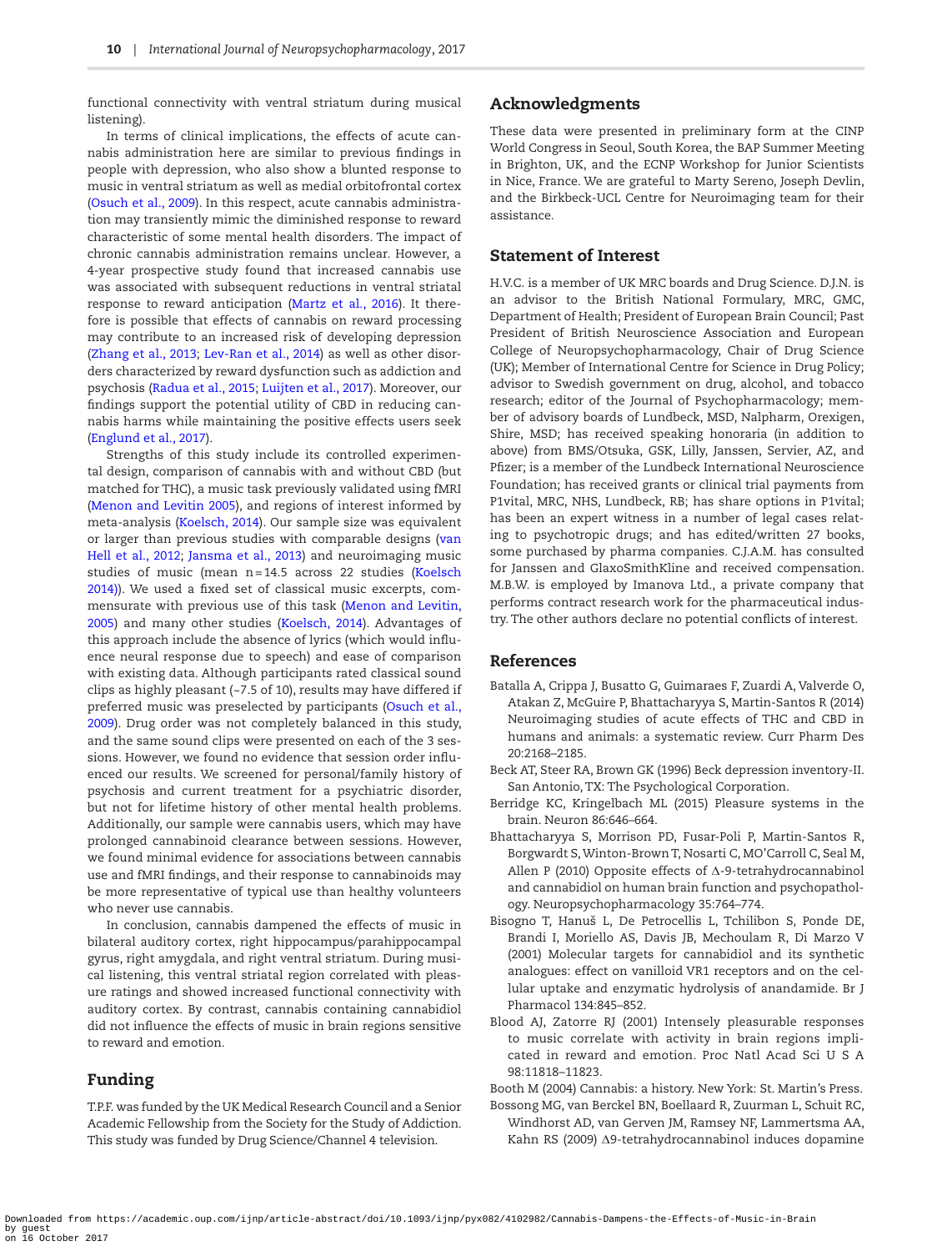release in the human striatum. Neuropsychopharmacology 34:759–766.

- <span id="page-10-13"></span>Bossong MG, Mehta MA, van Berckel BN, Howes OD, Kahn RS, Stokes PR (2015) Further human evidence for striatal dopamine release induced by administration of∆ 9-tetrahydrocannabinol (THC): selectivity to limbic striatum. Psychopharmacology (Berl) 232:2723–9.
- <span id="page-10-6"></span>Curran VH, Brignell C, Fletcher S, Middleton P, Henry J (2002) Cognitive and subjective dose-response effects of acute oral Δ9-tetrahydrocannabinol (THC) in infrequent cannabis users. Psychopharmacology (Berl) 164:61–70.
- <span id="page-10-0"></span>Curran HV, Freeman TP, Mokrysz C, Lewis DA, Morgan CJ, Parsons LH (2016) Keep off the grass? Cannabis, cognition and addiction. Nat Rev Neurosci 17:293–306.
- <span id="page-10-4"></span>Di Forti M, Marconi A, Carra E, Fraietta S, Trotta A, Bonomo M, Bianconi F, Gardner-Sood P, O'Connor J, Russo M (2015) Proportion of patients in south London with first-episode psychosis attributable to use of high potency cannabis: a case-control study. Lancet Psychiatry 2:233–238.
- <span id="page-10-17"></span>D'Souza DC, Perry E, MacDougall L, Ammerman Y, Cooper T, Wu Y-t, Braley G, Gueorguieva R, Krystal JH (2004) The psychotomimetic effects of intravenous delta-9-tetrahydrocannabinol in healthy individuals: implications for psychosis. Neuropsychopharmacology 29:1558–1572.
- <span id="page-10-3"></span>ElSohly MA, Mehmedic Z, Foster S, Gon C, Chandra S, Church JC (2016) Changes in cannabis potency over the last 2 decades (1995–2014): analysis of current data in the United States. Biol Psychiatry 79:613–619.
- <span id="page-10-1"></span>Englund A, Freeman TP, Murray RM, McGuire P (2017) Can we make cannabis safer? Lancet Psychiatry 4:643–648.
- <span id="page-10-21"></span>Freeman TP, Morgan CJ, Vaughn-Jones J, Hussain N, Karimi K, Curran HV (2012) Cognitive and subjective effects of mephedrone and factors influencing use of a 'new legal high'. Addiction 107:792–800.
- <span id="page-10-24"></span>Freeman TP, Morgan CJA, Hindocha C, Schafer GL, Das RK, Curran HV (2014) Just say 'know': how do cannabinoid concentrations influence users' estimates of cannabis potency and the amount they roll in joints? Addiction 109:1686–1694.
- <span id="page-10-5"></span>Freeman TP, Winstock AR (2015) Examining the profile of highpotency cannabis and its association with severity of cannabis dependence. Psychol Med 45:3181–3189.
- <span id="page-10-23"></span>Gard DE, Gard MG, Kring AM, John OP (2006) Anticipatory and consummatory components of the experience of pleasure: a scale development study. J Res Personal 40:1086–1102.
- <span id="page-10-22"></span>Gossop M, Darke S, Griffiths P, Hando J, Powis B, Hall W, Strang J (1995) The Severity of Dependence Scale (SDS): psychometric properties of the SDS in English and Australian samples of heroin, cocaine and amphetamine users. Addiction 90:607–614.
- <span id="page-10-7"></span>Green B, Kavanagh D, Young R (2003) Being stoned: a review of self-reported cannabis effects. Drug Alcohol Rev 22:453–460.
- <span id="page-10-2"></span>Hardwick S, King LA (2008) Home Office Cannabis Potency Study 2008. Home Office: Home Office Scientific Development Branch United Kingdom.
- <span id="page-10-20"></span>Hindocha C, Freeman TP, Ferris JA, Lynskey MT, Winstock AR (2016) No smoke without tobacco: a global overview of cannabis and tobacco routes of administration and their association with intention to quit. Front Psychiatry 7:104.
- <span id="page-10-18"></span>Hindocha C, Freeman TP, Schafer G, Gardener C, Das RK, Morgan CJ, Curran HV (2015) Acute effects of delta-9-tetrahydrocannabinol, cannabidiol and their combination on facial emotion recognition: a randomised, double-blind, placebo-controlled study in cannabis users. Eur Neuropsychopharmacol 25:325–334.
- <span id="page-10-12"></span>Horder J, Harmer CJ, Cowen PJ, McCabe C (2010) Reduced neural response to reward following 7 days treatment with the

cannabinoid CB1 antagonist rimonabant in healthy volunteers. Int J Neuropsychopharmacol 13:1103–1113.

- <span id="page-10-28"></span>Jansma J, Van Hell H, Vanderschuren L, Bossong M, Jager G, Kahn R, Ramsey N (2013) THC reduces the anticipatory nucleus accumbens response to reward in subjects with a nicotine addiction. Transl Psychiatry 3:e234.
- <span id="page-10-10"></span>Koelsch S (2014) Brain correlates of music-evoked emotions. Nat Rev Neurosci 15:170–180.
- <span id="page-10-15"></span>Koelsch S, Fritz T, Müller K, Friederici AD (2006) Investigating emotion with music: an fMRI study. Hum Brain Mapp 27:239–250.
- <span id="page-10-26"></span>Lacadie CM, Fulbright RK, Rajeevan N, Constable RT, Papademetris X (2008) More accurate Talairach coordinates for neuroimaging using non-linear registration. Neuroimage 42:717–725.
- <span id="page-10-19"></span>Lawn W, Freeman TP, Pope RA, Joye A, Harvey L, Hindocha C, Mokrysz C, Moss A, Wall MB, Bloomfield MA (2016) Acute and chronic effects of cannabinoids on effort-related decisionmaking and reward learning: an evaluation of the cannabis 'amotivational'hypotheses. Psychopharmacology (Berl) 233:3537–3552.
- <span id="page-10-32"></span>Lev-Ran S, Roerecke M, Le Foll B, George T, McKenzie K, Rehm J (2014) The association between cannabis use and depression: a systematic review and meta-analysis of longitudinal studies. Psychol Med 44:797–810.
- <span id="page-10-29"></span>Leweke F, Piomelli D, Pahlisch F, Muhl D, Gerth C, Hoyer C, Klosterkötter J, Hellmich M, Koethe D (2012) Cannabidiol enhances anandamide signaling and alleviates psychotic symptoms of schizophrenia. Transl Psychiatry 2:e94.
- <span id="page-10-8"></span>Lim MS, Lim MS, Hellard ME, Lim MS, Hellard ME, Hocking JS, Lim MS, Hellard ME, Hocking JS, Aitken CK (2008) A cross-sectional survey of young people attending a music festival: associations between drug use and musical preference. Drug Alcohol Rev 27:439–441.
- <span id="page-10-33"></span>Luijten M, Schellekens AF, Kühn S, Machielse MW, Sescousse G (2017) Disruption of reward processing in addiction: an image-based meta-analysis of functional magnetic resonance imaging studies. JAMA Psychiatry 74:387–398.
- <span id="page-10-11"></span>Mahler SV, Smith KS, Berridge KC (2007) Endocannabinoid hedonic hotspot for sensory pleasure: anandamide in nucleus accumbens shell enhances' liking'of a sweet reward. Neuropsychopharmacology 32:2267.
- <span id="page-10-16"></span>Martínez-Molina N, Mas-Herrero E, Rodríguez-Fornells A, Zatorre RJ, Marco-Pallarés J (2016) Neural correlates of specific musical anhedonia. Proc Natl Acad Sci U S A 113:E7337–E7345.
- <span id="page-10-31"></span>Martz ME, Trucco EM, Cope LM, Hardee JE, Jester JM, Zucker RA, Heitzeg MM (2016) Association of marijuana use with blunted nucleus accumbens response to reward anticipation. JAMA Psychiatry 73:838–844.
- <span id="page-10-14"></span>Menon V, Levitin DJ (2005) The rewards of music listening: response and physiological connectivity of the mesolimbic system. Neuroimage 28:175–184.
- Mokrysz C, Freeman T, Korkki S, Griffiths K, Curran H (2016) Are adolescents more vulnerable to the harmful effects of cannabis than adults? A placebo-controlled study in human males. Translational Psychiatry 6:e961.
- <span id="page-10-25"></span>O'Reilly JX, Woolrich MW, Behrens TE, Smith SM, Johansen-Berg H (2012) Tools of the trade: psychophysiological interactions and functional connectivity. Soc Cog Affective Neurosci 7:604–609.
- <span id="page-10-30"></span>Osuch EA, Bluhm RL, Williamson PC, Theberge J, Densmore M, Neufeld RW (2009) Brain activation to favorite music in healthy controls and depressed patients. Neuroreport 20:1204–1208.
- <span id="page-10-9"></span>Palamar JJ, Griffin-Tomas M, Ompad DC (2015) Illicit drug use among rave attendees in a nationally representative sample of US high school seniors. Drug Alcohol Depend 152:24–31.
- <span id="page-10-27"></span>Parsons LH, Hurd YL (2015) Endocannabinoid signaling in reward and addiction. Nat Rev Neurosci 16:579–94.